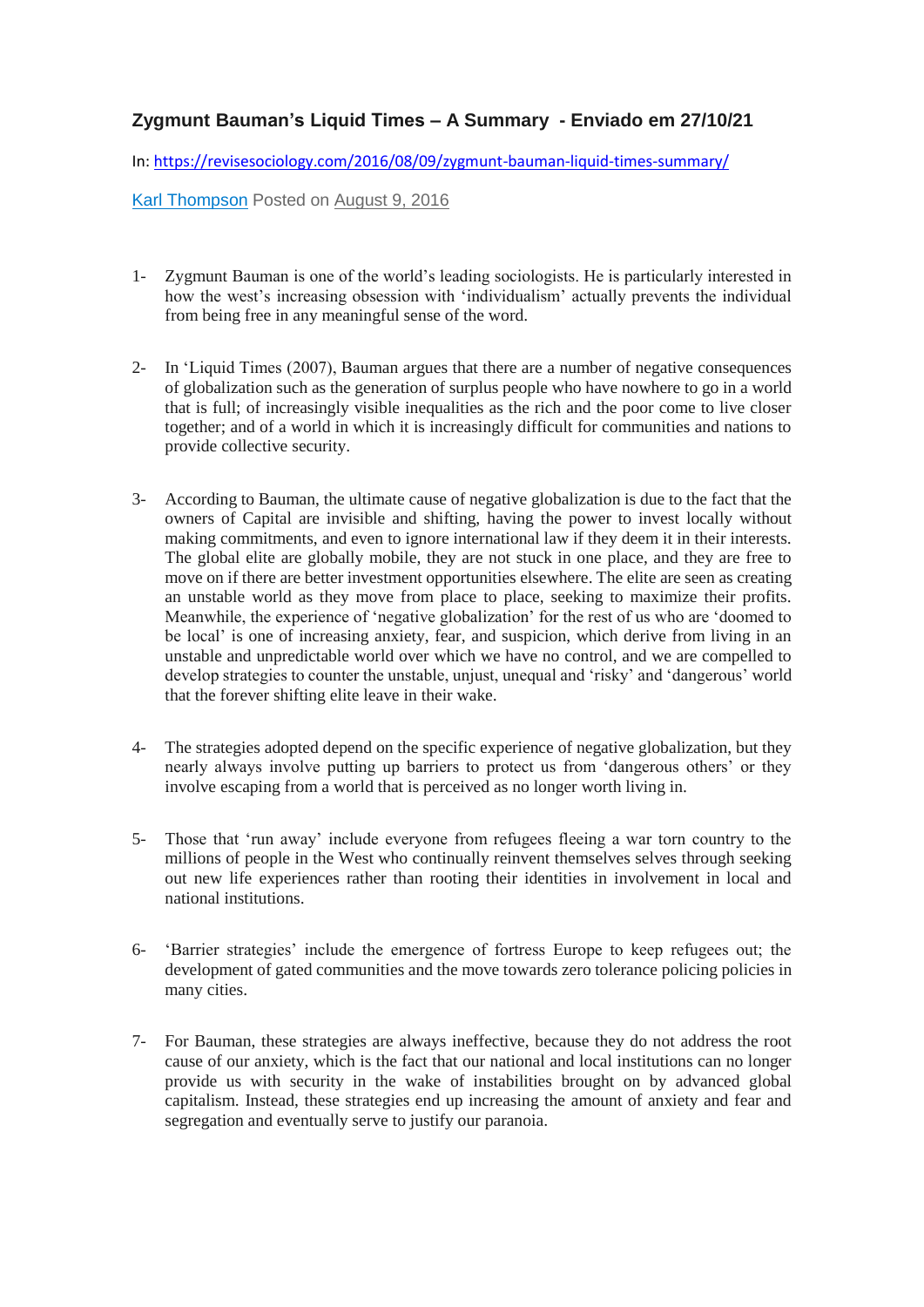8- The remainder of this article looks at three elements of 'negative globalization': 1- The generation of surplus people; 2- Increasingly visible inequalities; and 3- the undermining of national and local institutions, and of identity.

## **1) Surplus people**

9- Bauman argues that 'When the elite purse their goals, the poor pay the price', seeing the instabilities and inequalities caused by global capitalism as creating the conditions that can lead to ethnic nationalisms, religious fanaticisms, increased civil wars, violence, organized crime and terrorism, all of which do not respect national boundaries. As a result, there is a new 'global frontier land' occupied by refugees, guerrilla armies, bandit gangs and drug traffickers.

## **2) The experience of Global Inequality**

10- The radical inequality between citizens in the United Kingdom and refugees living in the nowhere land of non-humanity is stark, but, for most of us, easily ignored. Much more visible are the inequalities that exist within International cities such as London, New York, and, even more obviously Mexico City and Rio de Janeiro.

## **3) Insecurity, anxiety, and the inadequacy of identity…**

11- While Globalization creates instabilities which creates surplus people and stark inequalities, Bauman also argues that Globalization erodes the ability of the state and local communities to provide genuine stability and security for individuals. Social institutions such as the family, education and work dissipate faster than the span of one's life, and it becomes difficult for individuals to construct a coherent life-project.

Leia o texto com atenção e responda às perguntas abaixo:

No primeiro parágrafo, o autor do texto afirma que, na verdade, o individualismo

R: impede que alcancemos liberdade verdadeira.

No segundo parágrafo, quantas consequências negativas são apontadas por Baumann?

R: Três.

O terceiro parágrafo nos leva a inferir que a elite global

R: sempre busca maximizar seus lucros.

No terceiro parágrafo, a palavra *deem* em "**if they deem it in their interests**" pode ser traduzida como:

(Questão anulada) (\*)

No sexto parágrafo, quando o autor se refere a *gated community* em **the development of gated communities***,* ele quer se referir às comunidades que

R: fugiram de seus países e foram confinadas em comunidades "reprimidas".